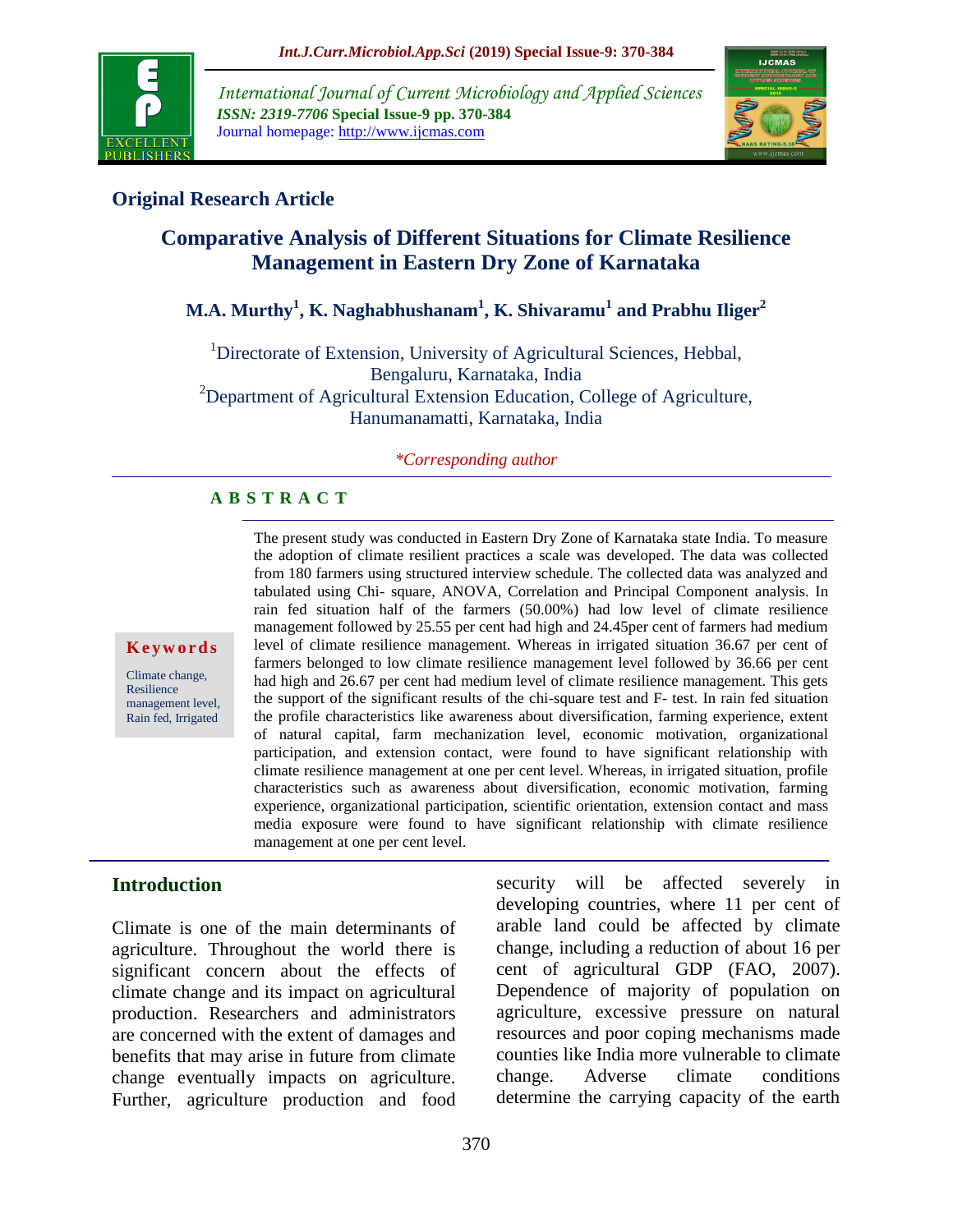to produce enough food for the human population and domestic animals. Agriculture is affected severely than other sectors of the economy by extreme climatic aberrations like floods, droughts, cold spells, cyclones, heat waves, typhoons, salinity intrusion and soil degradation. Despite some advantages like increasing length of growing period, relaxation from severe cold, increasing availability of land to the higher latitude regions, it has contradictory impact to the rest of the world.

Climate change although a global phenomena but the real cost of it is being paid by the poorest of the poor. With unpredictable weather farmers keep changing crop management practices by growing resistant varieties and are prepared for constant change in the farming practices. Farmers are focus to take steps to alter their farming practices due to decrease in water availability, reduce in rain fall, temperature raise as well as depletion of soil health due to heavy use of chemicals. Many climate resilience practices are being followed by farmers depending on the micro climate change in their situation. With this in view the present research study was undertaken with the following specific objectives.

- 1. To ascertain the Climate Resilience Management level among the farmers in Rain fed and Irrigated situations.
- 2. To find out the Relationship between Climate Resilience Management level and profile characteristics of farmers in Rain fed and Irrigated situations; and
- 3. To estimate the contribution of profile characteristics of farmers to the climate resilience management level in Rain fed and Irrigated situations.

### **Materials and Methods**

The study was conducted in Eastern Dry Zone (Zone-5) of Karnataka, India. It covers

six districts viz., Tumkur, Banglore (Rural), Bangalore (Urban), Kolar, Ramanagar and Chickballapur. Based on the existence of high range of variability in rainfall and temperature (since 20 years), six taluks were selected. Viz., Chickballapur, Dodddballapur, Anekal, Kolar, Gubbi and Ramanagar. From each of the selected taluks two villages were selected randomly. Thus, 12 villages were considered for the study. From each of the selected village 15 farmers were selected through proportionate random sampling. Thus, the total sample for the study was 180 respondents. The selected respondents were personally interviewed using pre-tested interview schedule. The data was tabulated and analyzed using Chi- square, ANOVA, Correlation and Principal Component analysis. Further, a scale was developed on adoption of Climate Resilience management level. In total there were 60 Climate Resilience management Practices. For each practice a score of 5,4,3,2 and 1 was assigned to the responses fully in vogue, undecided, partially in vogue and not in vogue. Thus, the minimum and maximum scores one could get 60 and 300 respectively. Higher the scores indicate high management level of farmers towards climate resilience management and lesser the score indicate low management level.

### **Results and Discussion**

## **Over all Climate Resilience Management Level of farmers in Rain fed and Irrigated situation**

In rain fed situation half of the farmers (50.00%) had low level of climate resilience management followed by 25.55 per cent had high and 24.45per cent of farmers had medium level of climate resilience management (Table 1). Whereas in irrigated situation 36.67 per cent of farmers belonged to low climate resilience management level followed by 36.66 per cent had high and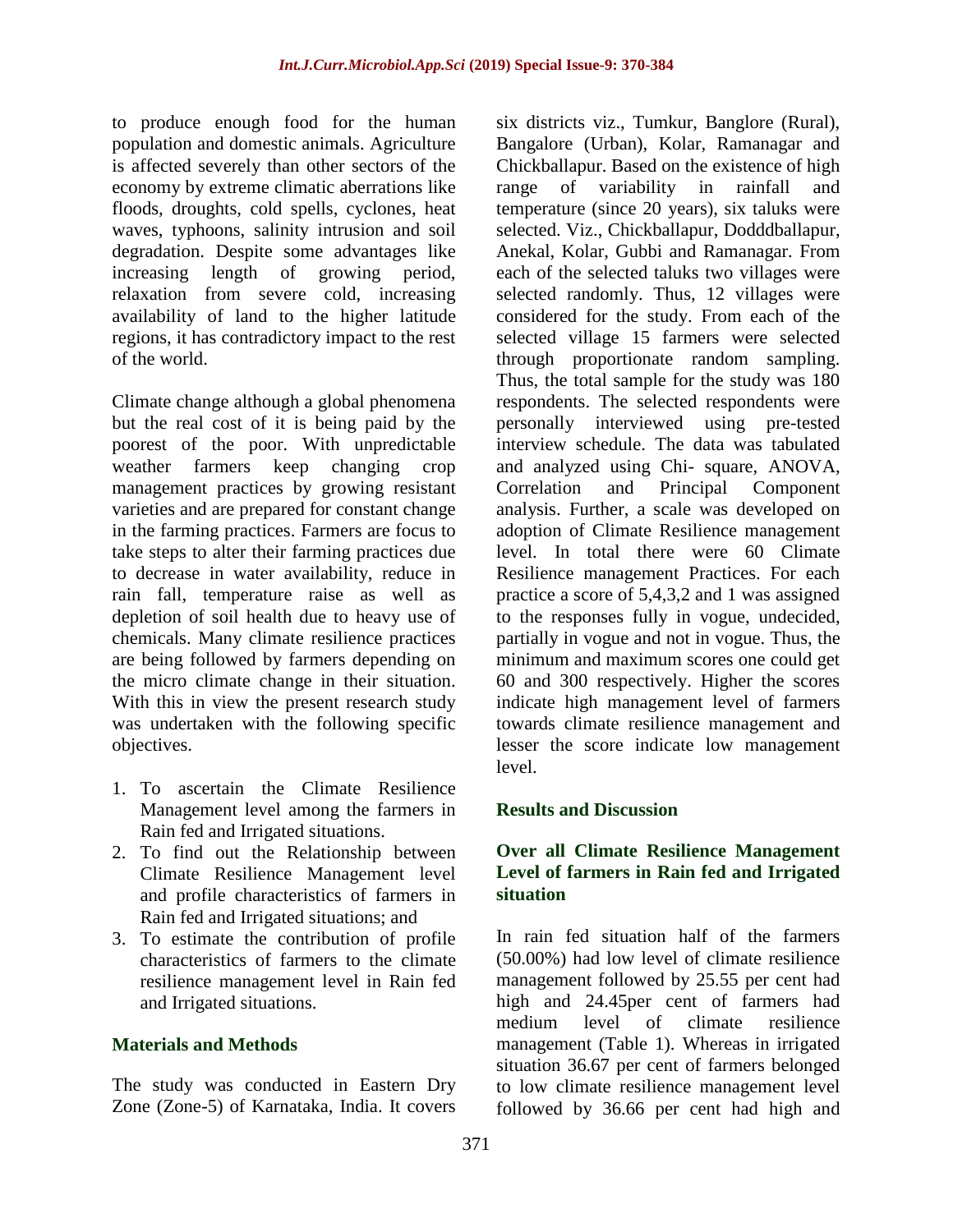26.67 per cent had medium level of climate resilience management. The chi-square test value 53.35\*\* turn out be significant at one per cent level indicating a highly significant variation in the climate resilience management level among the farmers in different agricultural situations viz., rain fed and irrigated.

Further, F- test showed that there was a significant difference (F- value 3.20\*) in climate resilience management level among farmers in different situations *viz.,* rain fed and irrigated (Table 2)

#### **Item wise analysis of climate resilience management level of farmers in rain fed and irrigated situations**

There were 60 climate resilience management practices which were grouped into four categories and in each category there were 15 practices each. The results were presented in Table 3.

#### **Natural resource degradation management level of farmers in rain fed and irrigated situations**

In both rain fed and irrigated situation the management practice efficient use of inputs including agro-chemicals with minimal degradation of environment ranked first, nonadoption of soil-conservation management practices leads to desertification of the agricultural land ranked second and Inorganic fertilizers, insecticides and other chemicals used in non-organic farming cause long term harmful effects to the environment ranked third.

### **Agricultural resource / non-agricultural resource management level of farmers in rain fed and irrigated situations**

In both rain fed and irrigated situation the management practice measures for

increasing the efficiency of water-use, water conservation and recycling ranked first, improvement of infra-structural facilities such as water supply, sewerage, solid waste disposal, energy recovery systems ranked second and encouraging efficient utilization of forest produces ranked third.

#### **Environmental protection level of farmers in rain fed and irrigated situations**

In both rain fed and irrigated situation the management practice raising of green belts with pollution tolerant species ranked first and climate resilience reduces environmental degradation ranked second.

Further, in rain fed situation the management practice increasing temperature and variation in rain fall are the main indicators of environmental chang**e** and modify the cropping pattern ranked third.

On the other hand in irrigated situation management practice environmental factors play an important role in climate change ranked third.

## **Ecological security management level of farmers in rain fed and irrigated situation**

In both rain fed and irrigated situation the management practice encouraging private individuals and institutions to regenerate and develop their wastelands ranked first, conservation of micro-fauna and micro-flora which help in reclamation of wastelands and revival of biological potential of the land ranked second and bringing together the representatives of village institutions, civil society groups, academics and government functionaries on a common platform, so as to achieve better stewardship of the area ranked third.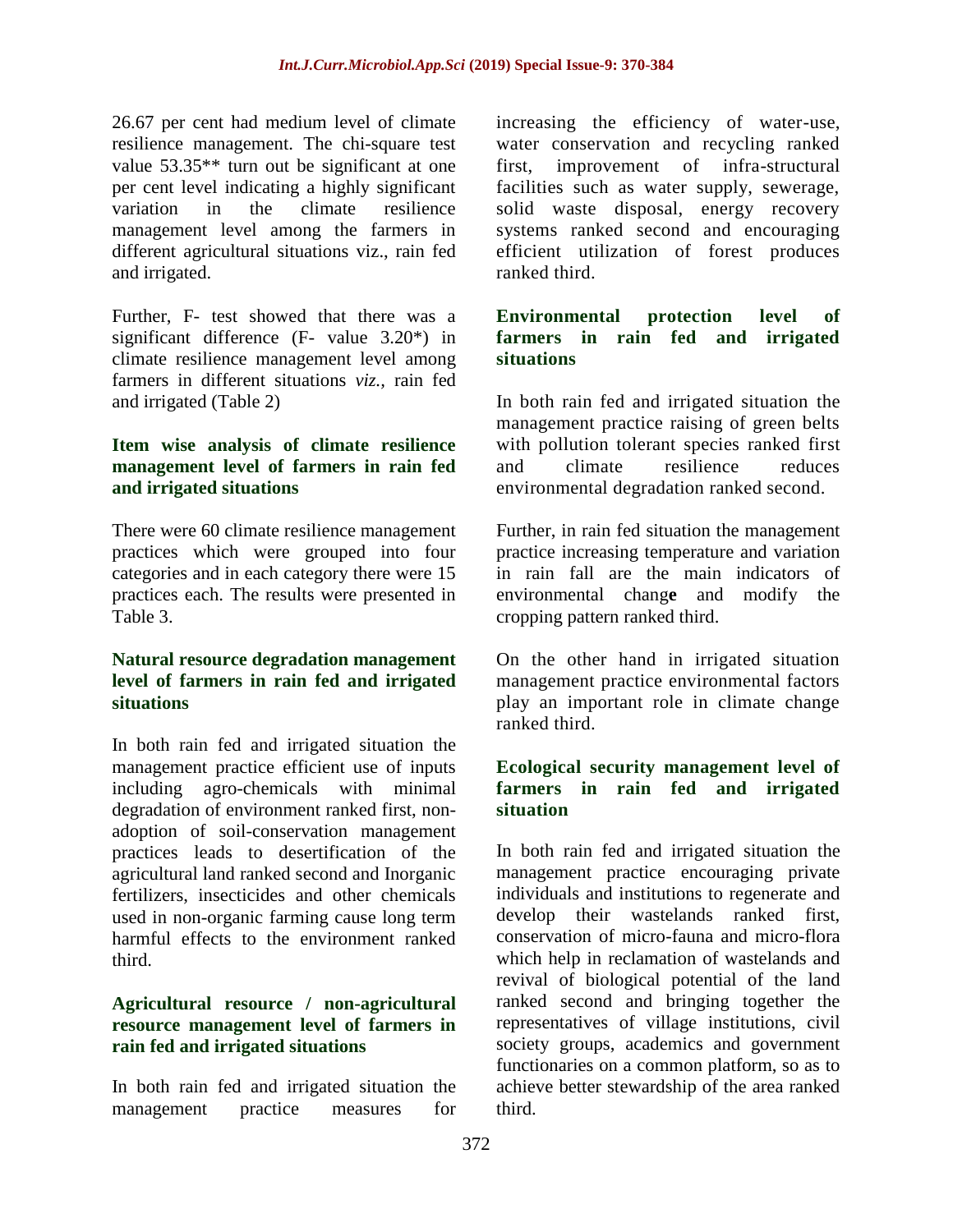#### **Relationship between profile characteristics and climate resilience management level of farmers in rain fed and irrigated situation**

In rain fed situation the profile characteristics like awareness about diversification (0.375), farming experience (0.364), extent of natural capital (-0.310), farm mechanization level (-0.288), economic motivation (0.220), organizational participation (r=0.218), and extension contact (0.217), were found to have significant relationship with climate resilience management at one per cent level (Table 4). Only farm size (-0.215) had significant relationship with climate resilience management at five per cent level. Whereas, in irrigated situation, profile characteristics such as awareness about diversification (0.510), economic motivation (0.480), farming experience (0.454), organizational participation (0.421), scientific orientation  $(0.372)$ , extension contact  $(0.369)$  and mass media exposure (0.345) were found to have significant relationship with climate resilience management at one per cent level. Similarly extent of natural capital (0.262), education (-0.222) and farm financial literacy (0.173) were found to have significant relationship with climate resilience management at five per cent level.

### **Contribution of profile characteristics to the climate resilience management level of farmers in rain fed and irrigated situation**

The factors which contribute to the variation in climate resilience management among the farmers have been analysed by using "Principal Component Analysis" in rain fed and irrigated situations (Table 5).

In rain fed situation the management factor 1 (efficient use of inputs including agrochemicals with minimal degradation of environment) strongly associated with profile characteristics such as age, dependency ratio, farming experience, economic motivation, mass media exposure, scientific orientation, extension contact, awareness about diversification and organizational participation. The next important factor 2 (non-adoption of soil-conservation management practices leads to desertification of the agricultural land) where climate resilience management is strongly associated with the variables such as education, annual income, risk orientation and distance to market. But negative sign of the co- efficient dependency ratio (-0.429) and farm size (-0.404) indicated an inverse association with climate resilience management factor. The management factor 8 (development and promotion of methods of sustainable farming, especially organic and natural farming), displayed strong association with the variables such as farm size, risk orientation, extent of natural capital and farm mechanization level. But negative sign of the co- efficient was with age (-0.728) and distance to market (-0.365) indicated an inverse association with the climate resilience management factor. The important variables such as innovative proneness, farm financial literacy and irrigation potential displayed strong association with management factor 7 (sustainable and equitable use of resources for meeting the basic needs of the present and future generations without causing damage to the environment), but negative sign of the coefficient was found in cosmopoliteness (- 0.323) and farm mechanization level (-0.572) indicated an inverse association with climate resilience management factor. Later, the factor 6 (cost effective and efficient methods of water conservation and use ), display association with dependency ratio, cosmopoliteness and distance to market but negative sign of the co- efficient distance to mass media exposure (-0.353) and innovative proneness (-0.301) indicated an inverse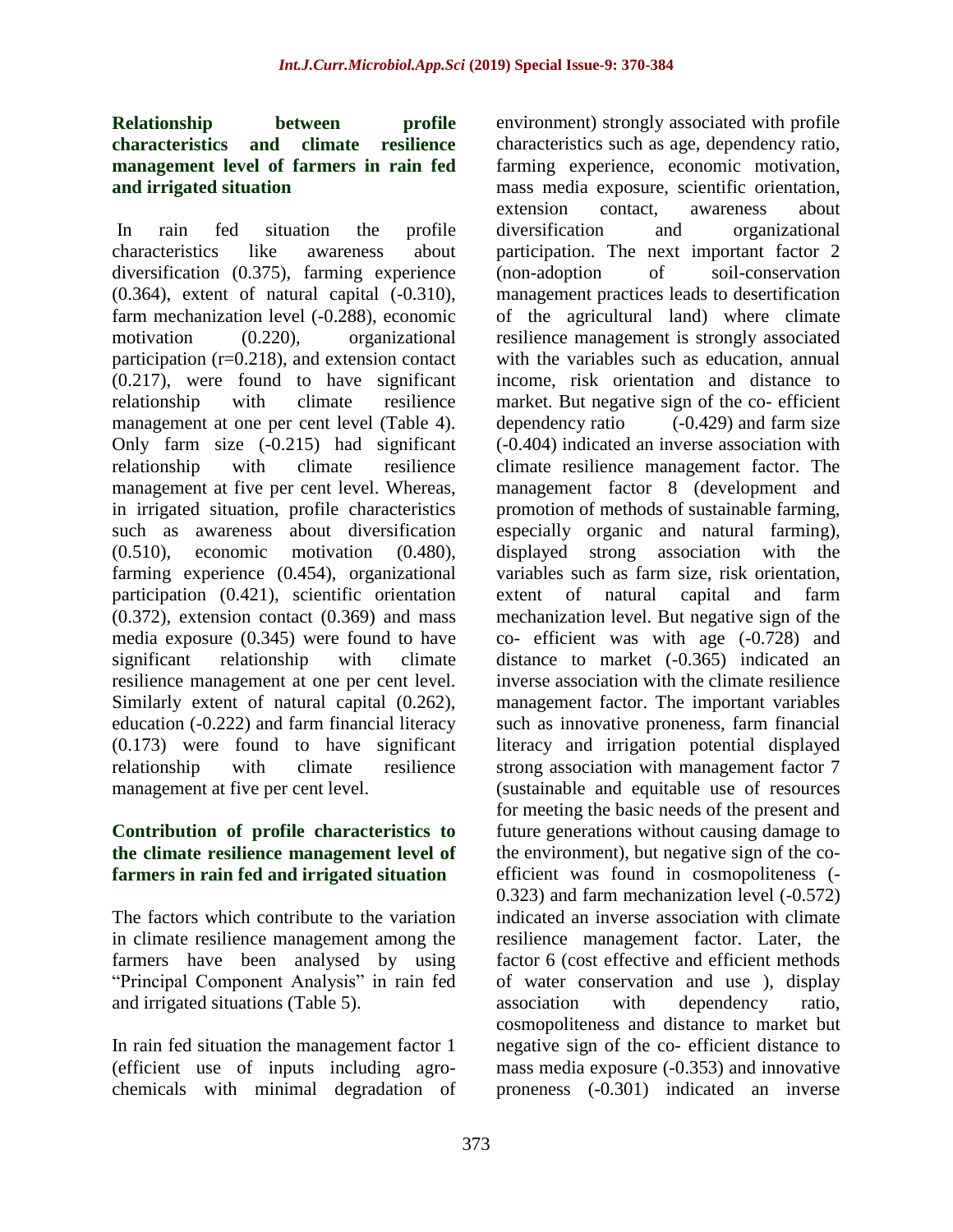association. Whereas, in irrigated situation, the profile characteristics such as age, farming experience, economic motivation, mass media exposure, scientific orientation, extension contact, awareness about diversification and organizational participation were strongly associated with management factor 1 (efficient use of inputs including agro-chemicals with minimal degradation of environment). But negative sign of the co- efficient expressed in extent of natural capital (-0.321) and farm financial literacy (-0.421) indicated an inverse association with the climate resilience management factor. The next important factor is 8 (steps for restoration of ecologically degraded areas and for environmental improvement in our rural settlements) where climate resilience management is strongly associated with the variables such as education, annual income,

extent of natural capital, farm financial literacy, irrigation potential and farm mechanization level. Management factor 7 (development and promotion of methods of sustainable farming, especially organic and natural farming) is positively associated with variables such as education, dependency ratio, risk orientation and distance to market. Age and annual income displayed strong association with management factor 2 (nonadoption of soil-conservation management practices leads to desertification of the agricultural land), but negative sign of the coefficient of profile characteristics like risk orientation (-0.47) and cosmopoliteness (- 0.711) indicated an inverse association. The factor 6 (cost effective and efficient methods of water conservation and use), which is positively associated with farm size and farming experience.

|                   |                   | <b>Agricultural situation</b> |                    |          |               |                 |  |  |  |  |  |  |
|-------------------|-------------------|-------------------------------|--------------------|----------|---------------|-----------------|--|--|--|--|--|--|
|                   | Rain fed $(n=90)$ |                               | Irrigated $(n=90)$ |          |               | Total $(N=180)$ |  |  |  |  |  |  |
| <b>Management</b> | <b>Number</b>     | Per cent                      | <b>Number</b>      | Per cent | <b>Number</b> | Per cent        |  |  |  |  |  |  |
| <b>Level</b>      |                   |                               |                    |          |               |                 |  |  |  |  |  |  |
| Low               | 45                | 50.00                         | 33                 | 36.67    | 78            | 43.33           |  |  |  |  |  |  |
| <b>Medium</b>     | 22                | 24.45                         | 24                 | 26.67    | 46            | 25.56           |  |  |  |  |  |  |
| <b>High</b>       | 23                | 25.55                         | 33                 | 36.66    | 56            | 31.11           |  |  |  |  |  |  |
| <b>Total</b>      | 90                | 100.00                        | 90                 | 100.00   | 180           | 100.00          |  |  |  |  |  |  |

#### **Table.1** Over all climate resilience management level in rain fed and irrigated situation

Chi-square Value= $53.55**$   $**$  = Significant at 1 per cent level

### **Table.2** Climate resilience management level of farmers in rain fed and irrigated situations

 $(N=180)$ 

| <b>Situation</b> | <b>Sample Size</b> | <b>Management Level</b> |       |           |
|------------------|--------------------|-------------------------|-------|-----------|
|                  |                    | <b>Mean</b>             | S.D   | 'F' Value |
| <b>Rainfed</b>   | 90                 | 170.46                  | 44.95 |           |
| <b>Irrigated</b> | 90                 | 169.82                  | 45.50 |           |
| <b>Total</b>     | 180                | 170.16                  | 45.24 | $3.20*$   |

 $*$  = Significant at 5% level;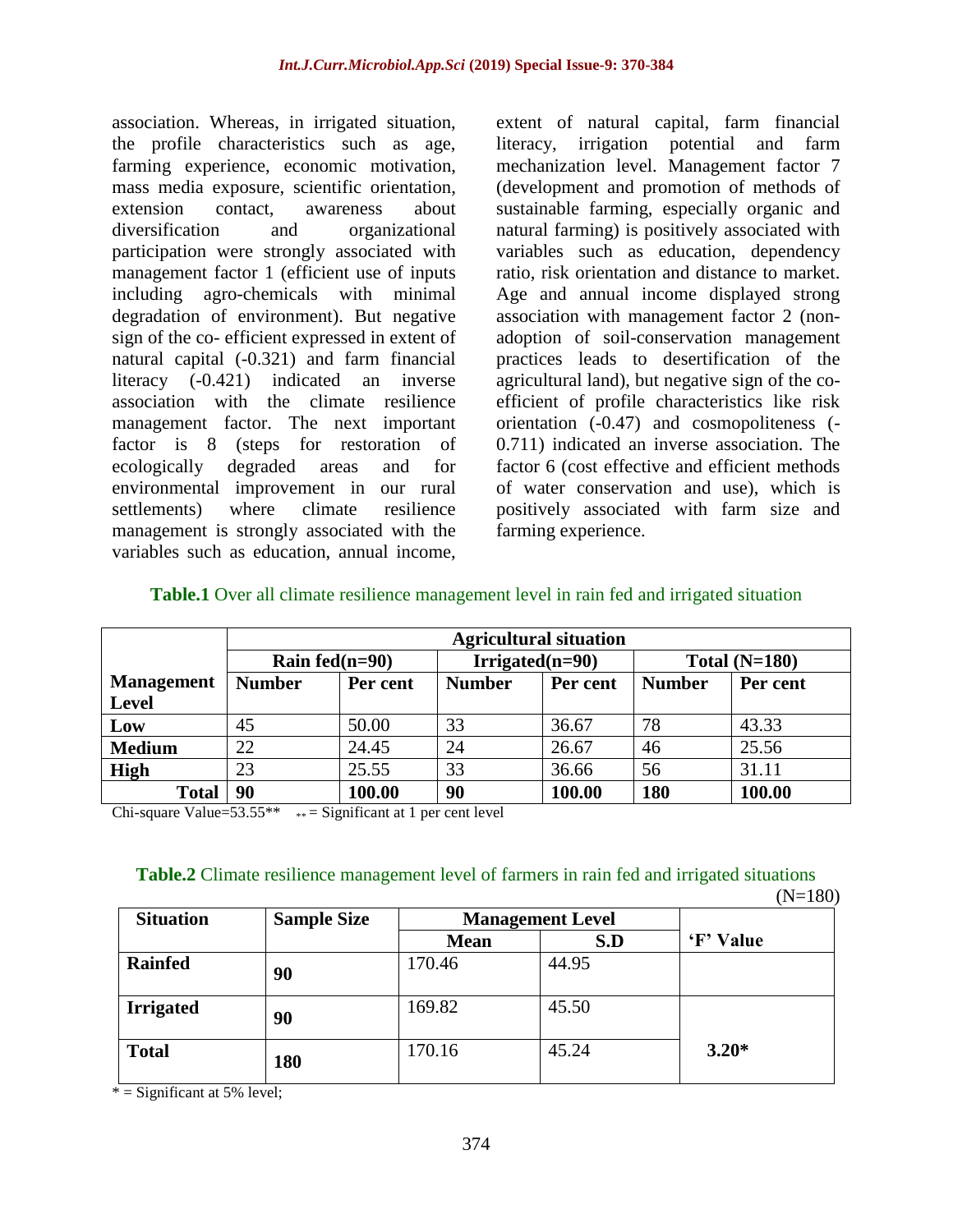| SI.         |                                                                                                                                                                                   | Rainfed $(n=90)$ |          |              |              | Irrigated $(n=90)$ |              |
|-------------|-----------------------------------------------------------------------------------------------------------------------------------------------------------------------------------|------------------|----------|--------------|--------------|--------------------|--------------|
| No.         | <b>Climate Resilience</b>                                                                                                                                                         | <b>Score</b>     | Per cent | Rank         | <b>Score</b> | Per cent           | Rank         |
| $\mathbf I$ | <b>Natural Resource Degradation Management</b>                                                                                                                                    |                  |          |              |              |                    |              |
| 1.          | Efficient use of inputs including agro-<br>chemicals with minimal degradation of<br>environment                                                                                   | 293              | 65.11    | I            | 295          | 65.56              | $\mathbf I$  |
| 2.          | of<br>soil-conservation<br>Non-adoption<br>practices<br>leads<br>management<br>to<br>desertification of the agricultural land                                                     | 284              | 63.11    | $\mathbf{I}$ | 288          | 64.00              | $\mathbf{I}$ |
| 3.          | Inorganic fertilizers, insecticides and<br>other chemicals used in non-organic<br>farming cause long term harmful<br>effects to the environment                                   | 280              | 62.22    | III          | 282          | 62.67              | III          |
| 4.          | Encouraging crop rotation patterns                                                                                                                                                | 265              | 58.89    | IV           | 268          | 59.56              | IV           |
| 5.          | control<br>Prevent<br>and<br>the<br>future<br>deterioration in land, water and air<br>which<br>constitute<br>life-support<br>our<br>systems                                       | 260              | 57.78    | V            | 263          | 58.44              | V            |
| 6.          | Cost effective and efficient methods of<br>water conservation and use                                                                                                             | 259              | 57.56    | VI           | 262          | 58.22              | VI           |
| 7.          | Sustainable and equitable use<br>of<br>resources for meeting the basic needs<br>of the present and future generations<br>without<br>causing<br>damage<br>to<br>the<br>environment | 258              | 57.33    | <b>VII</b>   | 263          | 58.44              | V            |
| 8.          | and promotion<br>Development<br>of<br>of<br>sustainable<br>methods<br>farming,<br>especially organic and natural farming                                                          | 255              | 56.67    | <b>VIII</b>  | 259          | 57.56              | <b>VII</b>   |
| 1.          | Environmental consciousness through<br>education<br>and<br>awareness<br>mass<br>programmes which can reduces the<br>natural resource degradation                                  | 254              | 56.44    | IX           | 253          | 56.22              | IX           |
| 2.          | Steps for restoration of ecologically<br>degraded areas and for environmental<br>improvement in our rural settlements                                                             | 251              | 55.78    | X            | 254          | 56.44              | <b>VIII</b>  |
| 3.          | Ensure that development projects are<br>correctly sited so as to minimize their<br>adverse environmental consequences                                                             | 249              | 55.33    | XI           | 249          | 55.33              | X            |
| 4.          | Raising of green belts with pollution<br>tolerant species can protect the natural<br>resources                                                                                    | 247              | 54.89    | XII          | 253          | 56.22              | IX           |
| 5.          | Ensuring land for different uses based<br>land<br>upon<br>capability<br>and<br>land<br>productivity                                                                               | 246              | 54.67    | XIII         | 248          | 55.11              | XI           |

# **Table.3** Climate resilience management level of farmers in rainfed and irrigated situations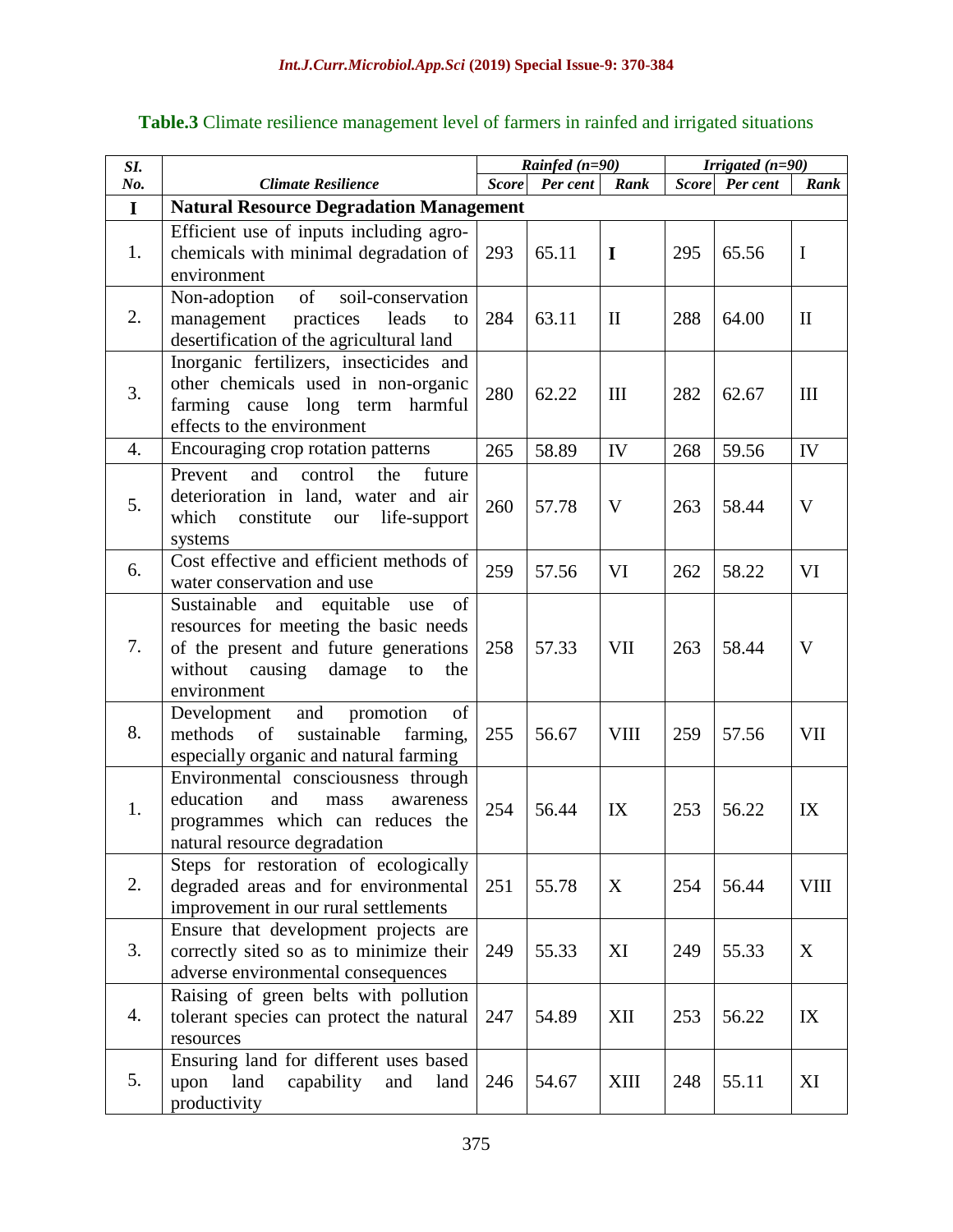| SI.          |                                                                                                                                                     | Rainfed $(n=90)$ |          | Irrigated $(n=90)$ |              |          |              |
|--------------|-----------------------------------------------------------------------------------------------------------------------------------------------------|------------------|----------|--------------------|--------------|----------|--------------|
| No.          | <b>Climate Resilience</b>                                                                                                                           | <b>Score</b>     | Per cent | Rank               | <b>Score</b> | Per cent | Rank         |
| 6.           | Developing coping mechanisms for<br>future climatic changes as a result of<br>increased emission of carbon dioxide<br>and greenhouse gases          | 236              | 52.44    | <b>XIV</b>         | 241          | 53.56    | XII          |
| 7.           | Encouragement for improvement in<br>traditional methods of rain<br>water<br>harvesting and storage                                                  | 209              | 46.44    | XV                 | 219          | 48.67    | <b>XIII</b>  |
| $\mathbf{I}$ | <b>Agricultural Resource / Non Agricultural Resource Management</b>                                                                                 |                  |          |                    |              |          |              |
| 8.           | Measures for increasing the efficiency<br>of water-use, water conservation and<br>recycling                                                         | 296              | 65.78    | $\bf{I}$           | 297          | 66.00    | $\mathbf I$  |
| 9.           | of<br>Improvement<br>infra-structural<br>facilities<br>such<br>water<br>supply,<br>as<br>sewerage, solid waste disposal, energy<br>recovery systems | 295              | 65.56    | $\mathbf{I}$       | 296          | 65.78    | $\mathbf{I}$ |
| 10.          | Encouraging efficient utilization<br>of<br>forest produces                                                                                          | 289              | 64.22    | III                | 289          | 64.22    | III          |
| 11.          | Concerted efforts for development and<br>of<br>propagation<br>non-conventional<br>renewable energy generation systems                               | 284              | 63.11    | IV                 | 284          | 63.11    | IV           |
| 12.          | farming<br>is effective<br>Organic<br>in<br>increasing the texture and fertility of<br>soil                                                         | 278              | 61.78    | V                  | 281          | 62.44    | $\mathbf V$  |
| 13.          | Development of integrated pest<br>management and nutrient supply system                                                                             | 277              | 61.56    | VI                 | 279          | 62.00    | VI           |
| 14.          | Incentives for environmentally clean<br>technologies,<br>recycling<br>and<br>conservation of natural resources                                      | 276              | 61.33    | <b>VII</b>         | 275          | 61.11    | <b>VII</b>   |
| 15.          | A movement toward greater efficiency<br>in resource use including recycling                                                                         | 276              | 61.33    | VII                | 281          | 62.44    | V            |
| 16.          | Improvement in genetic variability of<br>indigenous population                                                                                      | 271              | 60.22    | <b>VIII</b>        | 274          | 60.89    | <b>VIII</b>  |
| 17.          | Integrated pest management is a boon<br>to reduce the chemical use for plant<br>protection                                                          | 270              | 60.00    | IX                 | 274          | 60.89    | <b>VIII</b>  |
| 18.          | Protection and sustainable use of plant<br>and animal genetic resources through<br>appropriate laws and practices                                   | 263              | 58.44    | X                  | 266          | 59.11    | IX           |
| 19.          | Afforestration on common lands by the<br>local communities through government<br>schemes                                                            | 262              | 58.22    | XI                 | 263          | 58.44    | X            |
| 20.          | Setting up of biogas plants based on<br>cow-dung and vegetable wastes                                                                               | 259              | 57.56    | XII                | 262          | 58.22    | XI           |
| 21.          | Restoration and protection of grazing                                                                                                               | 258              | 57.33    | <b>XIII</b>        | 261          | 58.00    | XII          |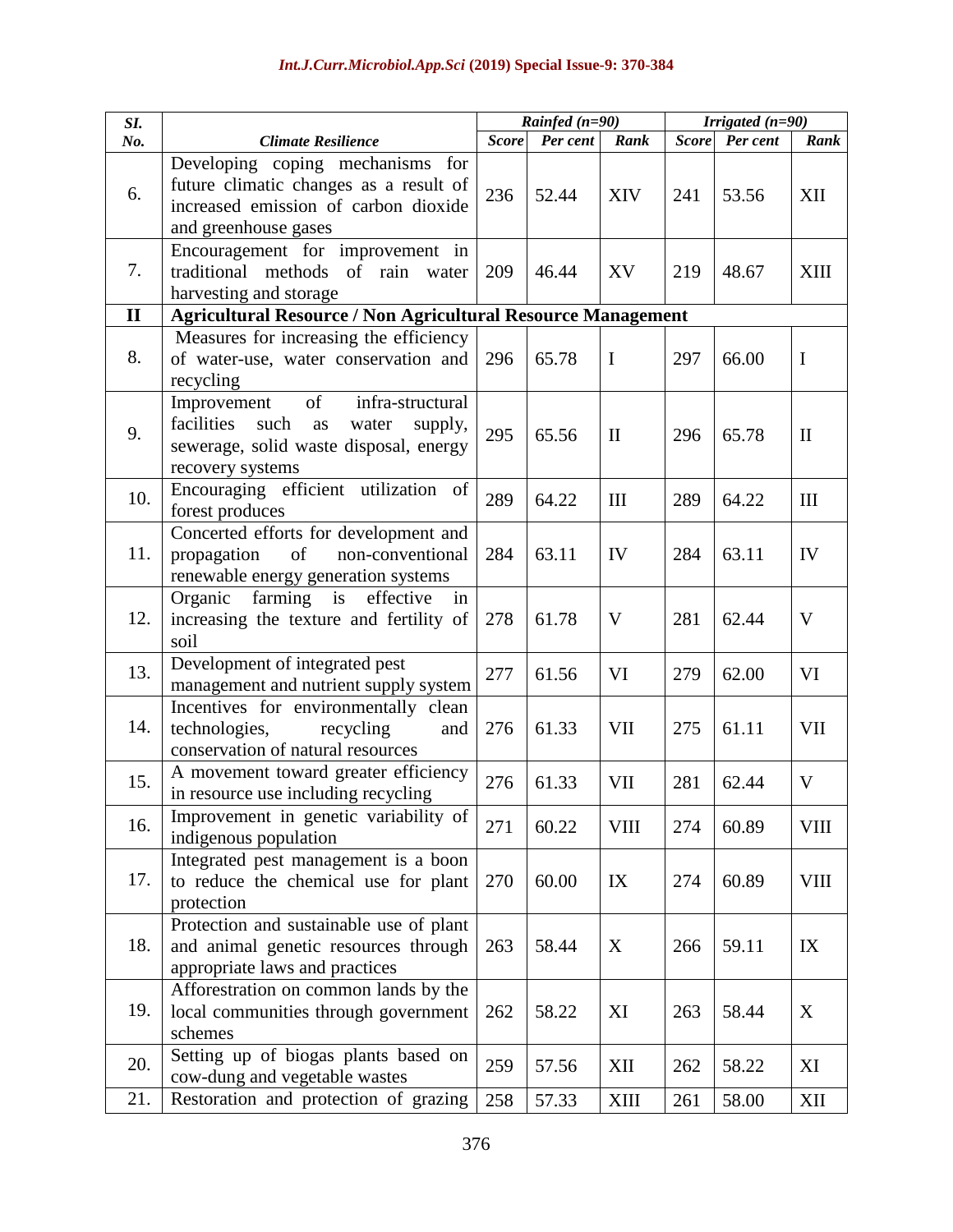| SI. |                                                                               | Rainfed $(n=90)$ |          |              |              | Irrigated $(n=90)$ |              |
|-----|-------------------------------------------------------------------------------|------------------|----------|--------------|--------------|--------------------|--------------|
| No. | <b>Climate Resilience</b>                                                     | <b>Score</b>     | Per cent | Rank         | <b>Score</b> | Per cent           | Rank         |
|     | lands                                                                         |                  |          |              |              |                    |              |
|     | Integrated farming system is one of the                                       |                  |          |              |              |                    |              |
| 22. | best method to use the agricultural                                           | 246              | 54.67    | <b>XIV</b>   | 246          | 54.67              | <b>XIII</b>  |
|     | resource management                                                           |                  |          |              |              |                    |              |
| Ш   | <b>Environmental Protection</b>                                               |                  |          |              |              |                    |              |
| 23. | Raising of green belts with pollution                                         | 301              | 66.89    | $\mathbf I$  | 301          | 66.89              | $\mathbf I$  |
|     | tolerant species                                                              |                  |          |              |              |                    |              |
| 24. | resilience<br>Climate<br>reduces                                              | 583              | 64.78    | $\mathbf{I}$ | 298          | 66.22              | $\mathbf{I}$ |
|     | environmental degradation                                                     |                  |          |              |              |                    |              |
|     | Increasing temperature and variation in                                       |                  |          |              |              |                    |              |
| 25. | rain fall are the main indicators of                                          | 284              | 63.11    | III          | 284          | 63.11              | IV           |
|     | environmental change and modify the                                           |                  |          |              |              |                    |              |
|     | cropping pattern                                                              |                  |          |              |              |                    |              |
|     | Inorganic fertilizers and pesticides                                          |                  |          |              |              |                    |              |
| 26. | cause long term harmful effects to the                                        | 280              | 62.22    | IV           | 278          | 61.78              | <b>VII</b>   |
|     | environment                                                                   |                  |          |              |              |                    |              |
| 27. | Environmental change causes negative                                          | 559              | 62.11    | V            | 282          | 62.67              | V            |
|     | effect on people health and animals                                           |                  |          |              |              |                    |              |
| 28. | Environmental<br>factors<br>play<br>an                                        | 558              | 62.00    | VI           | 286          | 63.56              | III          |
|     | important role in climate change                                              |                  |          |              |              |                    |              |
|     | Practicing the afforestration activities                                      |                  |          |              |              |                    |              |
| 29. | helps in<br>increasing environmental                                          | 274              | 60.89    | VII          | 272          | 60.44              | <b>VIII</b>  |
|     | conditions                                                                    |                  |          |              |              |                    |              |
| 30. | Willing to give up part of my profit for                                      | 547              | 60.78    | <b>VIII</b>  | 278          | 61.78              | VII          |
|     | environmental conservation                                                    |                  |          |              |              |                    |              |
|     | environmental consciousness<br>Create                                         |                  |          |              |              |                    |              |
| 9.  | through education and mass awareness                                          | 547              | 60.78    | <b>VIII</b>  | 279          | 62.00              | VI           |
|     | programmes<br>Pesticides and chemical fertilizers will                        |                  |          |              |              |                    |              |
| 10. |                                                                               | 267              | 59.33    | IX           | 262          | 58.22              | XI           |
|     | reduce the number of soil micro                                               |                  |          |              |              |                    |              |
|     | organisms<br>Less risk of pollution in climate                                |                  |          |              |              |                    |              |
| 11. | resilience practices                                                          | 264              | 58.67    | X            | 264          | 58.67              | IX           |
|     | efficient<br>resilience<br>Climate<br>in                                      |                  |          |              |              |                    |              |
| 12. | mitigating climate change effects                                             | 263              | 58.44    | XI           | 263          | 58.44              | X            |
| 13. | Crop cover may protect the soil climate                                       | 258              | 57.33    | XII          | 258          | 57.33              | XII          |
|     |                                                                               |                  |          |              |              |                    |              |
| 14. | Climate change reduces mineral output                                         | 255              | 56.67    | <b>XIII</b>  | 255          | 56.67              | XIII         |
|     | to the environment                                                            |                  |          |              |              |                    |              |
| 15. | Organic farming can improve<br>soil                                           | 476              | 52.89    | XIV          | 242          | 53.78              | <b>XIV</b>   |
| IV  | fertility and soil structure                                                  |                  |          |              |              |                    |              |
|     | <b>Ecological Security Management</b>                                         |                  |          |              |              |                    |              |
| 46. | Encouraging private individuals and<br>institutions to regenerate and develop | 300              | 66.67    | $\bf{I}$     | 298          | 66.22              | $\mathbf I$  |
|     | their wastelands                                                              |                  |          |              |              |                    |              |
|     |                                                                               |                  |          |              |              |                    |              |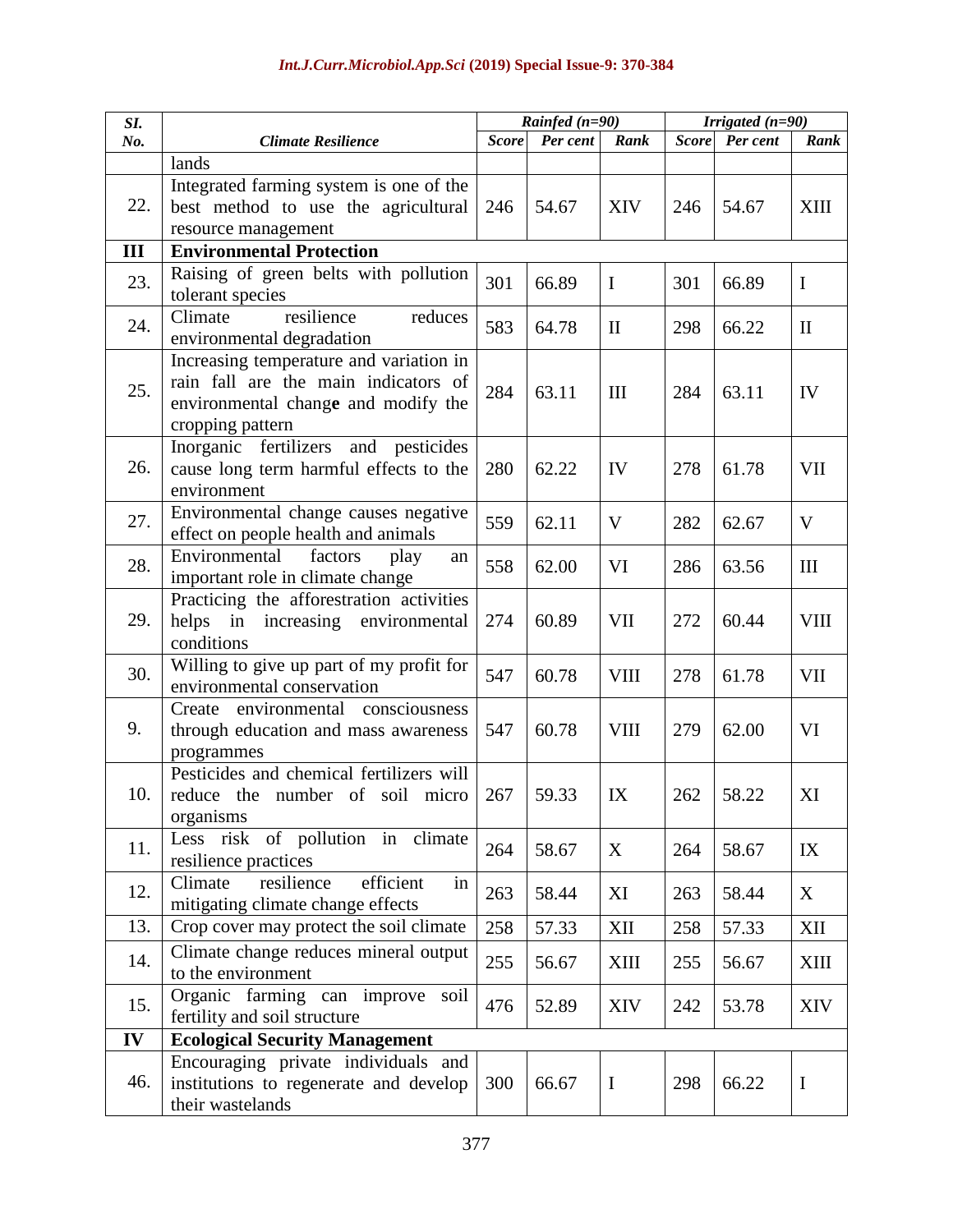| SI. |                                                                                                                                                                                                                             | Rainfed $(n=90)$<br>Irrigated $(n=90)$ |          |              |              |          |              |
|-----|-----------------------------------------------------------------------------------------------------------------------------------------------------------------------------------------------------------------------------|----------------------------------------|----------|--------------|--------------|----------|--------------|
| No. | <b>Climate Resilience</b>                                                                                                                                                                                                   | <b>Score</b>                           | Per cent | Rank         | <b>Score</b> | Per cent | Rank         |
| 47. | Conservation<br>of<br>micro-fauna<br>and<br>micro-flora which help in reclamation<br>of wastelands and revival of biological<br>potential of the land                                                                       | 275                                    | 61.11    | $\mathbf{I}$ | 273          | 60.67    | $\mathbf{I}$ |
| 48. | Bringing together the representatives of<br>institutions, civil<br>village<br>society<br>academics and government<br>groups,<br>functionaries on a common platform,<br>so as to achieve better stewardship of<br>the area   | 273                                    | 60.67    | III          | 272          | 60.44    | Ш            |
| 49. | Reorientation<br>of<br>the<br>development<br>process, ensuring that ecological and<br>livelihood security become central<br>concerns and that the conservation of<br>biodiversity<br>receives<br>highest<br>the<br>priority | 272                                    | 60.44    | IV           | 269          | 59.78    | IV           |
| 50. | Development and strengthening of<br>formal education efforts for awareness<br>of biodiversity promoting action for<br>sustainable<br>and<br>biodiversity<br>use<br>conservation                                             | 272                                    | 60.44    | IV           | 252          | 56.00    | <b>VIII</b>  |
| 51. | Development of methodologies<br>to<br>multiply, breed and conserve<br>the<br>threatened and endangered species<br>through modern techniques of tissue<br>culture and biotechnology                                          | 271                                    | 60.22    | V            | 265          | 58.89    | V            |
| 52. | Concentrating on Common Property<br>Resources as these offer a single<br>platform to collectively address issues<br>of social justice, ecological restoration<br>and poverty alleviation                                    | 269                                    | 59.78    | VI           | 269          | 59.78    | IV           |
| 53. | Support for protecting traditional skills<br>and knowledge for conservation of<br>resources                                                                                                                                 | 267                                    | 59.33    | <b>VII</b>   | 265          | 58.89    | V            |
| 54. | Restriction on introduction of exotic<br>species of animals without adequate<br>investigations                                                                                                                              | 263                                    | 58.44    | <b>VIII</b>  | 261          | 58.00    | VI           |
| 55. | Development<br>and<br>promotion<br>of<br>methods<br>of<br>sustainable<br>farming,<br>especially organic and natural farming                                                                                                 | 256                                    | 56.89    | IX           | 256          | 56.89    | VII          |
| 56. | Protection and sustainable use of plant<br>and animal genetic resources through<br>appropriate laws and practices                                                                                                           | 253                                    | 56.22    | X            | 251          | 55.78    | IX           |
| 57. | Discouragement of monoculture and                                                                                                                                                                                           | 252                                    | 56.00    | XI           | 252          | 56.00    | <b>VIII</b>  |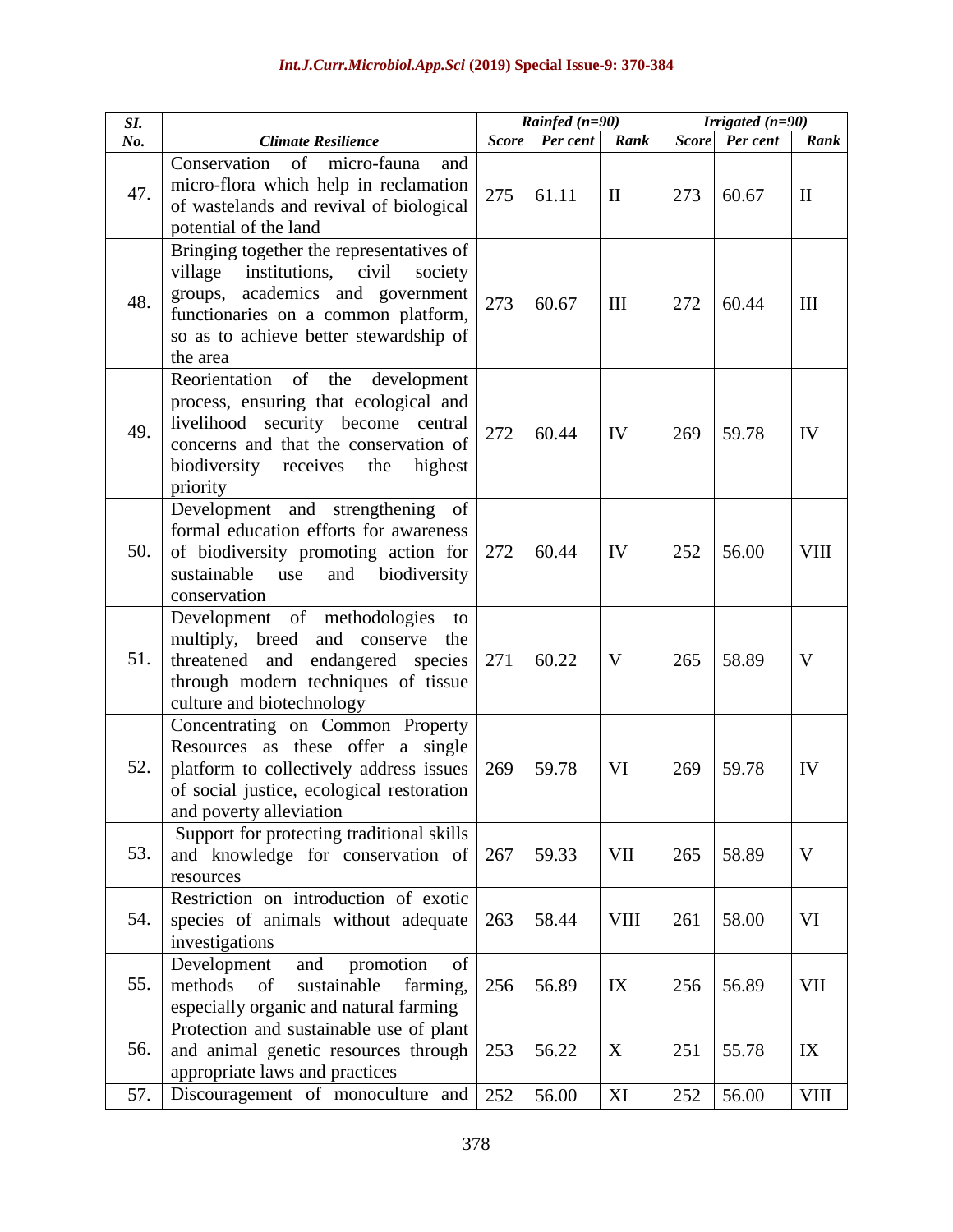| SI. |                                                                                                                                                                                                            |              | Rainfed $(n=90)$ |      | Irrigated $(n=90)$ |          |      |
|-----|------------------------------------------------------------------------------------------------------------------------------------------------------------------------------------------------------------|--------------|------------------|------|--------------------|----------|------|
| No. | Climate Resilience                                                                                                                                                                                         | <b>Score</b> | Per cent         | Rank | <b>Score</b>       | Per cent | Rank |
|     | plantation of dominating and exotic<br>species, in areas unsuited for them and<br>without sufficient experimentation                                                                                       |              |                  |      |                    |          |      |
| 58. | Taking measures to increase<br>the<br>production of fodder and grasses to<br>bridge the wide gap between supply<br>and demand                                                                              | 252          | 56.00            | XI   | 250                | 55.56    | X    |
| 59. | of<br>Conservation<br>natural<br>and<br>domesticated ecosystems, and of wild<br>and domesticated species, to the fullest<br>extent possible and the restoration and<br>regeneration of degraded ecosystems | <b>250</b>   | 55.56            | XII  | 250                | 55.56    | X    |
| 60. | Protection<br>domesticated<br>of<br>species/varieties of plants and animals<br>in order to conserve indigenous genetic<br>diversity                                                                        | 249          | 55.33            | XIII | 249                | 55.33    | XI   |

### **Table.4** Relationship between profile characteristics and climate resilience management level of farmers in rain fed and irrigated situation

| SI.            | <b>Characteristics</b>              | <b>Correlation Coefficient (r)</b> |                   |  |  |  |  |
|----------------|-------------------------------------|------------------------------------|-------------------|--|--|--|--|
| No.            |                                     | Rain fed (n=90)                    | $Irrigated(n=90)$ |  |  |  |  |
| $\mathbf{1}$   | Age                                 | 0.091NS                            | 0.054NS           |  |  |  |  |
| $\overline{2}$ | Education                           | $-0.157NS$                         | $-0.222*$         |  |  |  |  |
| 3              | Dependency Ratio                    | 0.125NS                            | 0.071NS           |  |  |  |  |
| $\overline{4}$ | Farm Size                           | $-0.215*$                          | 0.033NS           |  |  |  |  |
| 5              | Farming Experience                  | $0.364**$                          | $0.454**$         |  |  |  |  |
| 6              | Annual income                       | 0.031NS                            | 0.109NS           |  |  |  |  |
| 7              | <b>Economic Motivation</b>          | $0.220**$                          | $0.480**$         |  |  |  |  |
| 8              | Mass media Exposure                 | 0.139NS                            | $0.345**$         |  |  |  |  |
| 9              | <b>Risk Orientation</b>             | $-0.075$ NS                        | $-0.020$ NS       |  |  |  |  |
| 10             | Scientific Orientation              | 0.075NS                            | $0.372**$         |  |  |  |  |
| 11             | <b>Extension Contact</b>            | $0.217**$                          | $0.369**$         |  |  |  |  |
| 12             | Cosmopoliteness                     | 0.136NS                            | $-0.128$ NS       |  |  |  |  |
| 13             | Distance to Market                  | 0.139NS                            | 0.078NS           |  |  |  |  |
| 14             | Awareness about Diversification     | $0.375**$                          | $0.510**$         |  |  |  |  |
| 15             | <b>Extent of Natural Capital</b>    | $-0.310**$                         | $-0.262*$         |  |  |  |  |
| 16             | <b>Innovative Proneness</b>         | $-0.079NS$                         | $-0.109NS$        |  |  |  |  |
| 17             | Farm financial Literacy             | $-0.035$ NS                        | $-0.173*$         |  |  |  |  |
| 18             | <b>Irrigation Potential</b>         | 0.016NS                            | 0.071NS           |  |  |  |  |
| 19             | <b>Organizational Participation</b> | $0.218**$                          | $0.421**$         |  |  |  |  |
| 20             | <b>Farm Mechanization Level</b>     | $-0.288**$                         | $-0.071$ NS       |  |  |  |  |

NS: Non-Significant; \*: Significant at 5% level; \*\*: Significant at 1% level.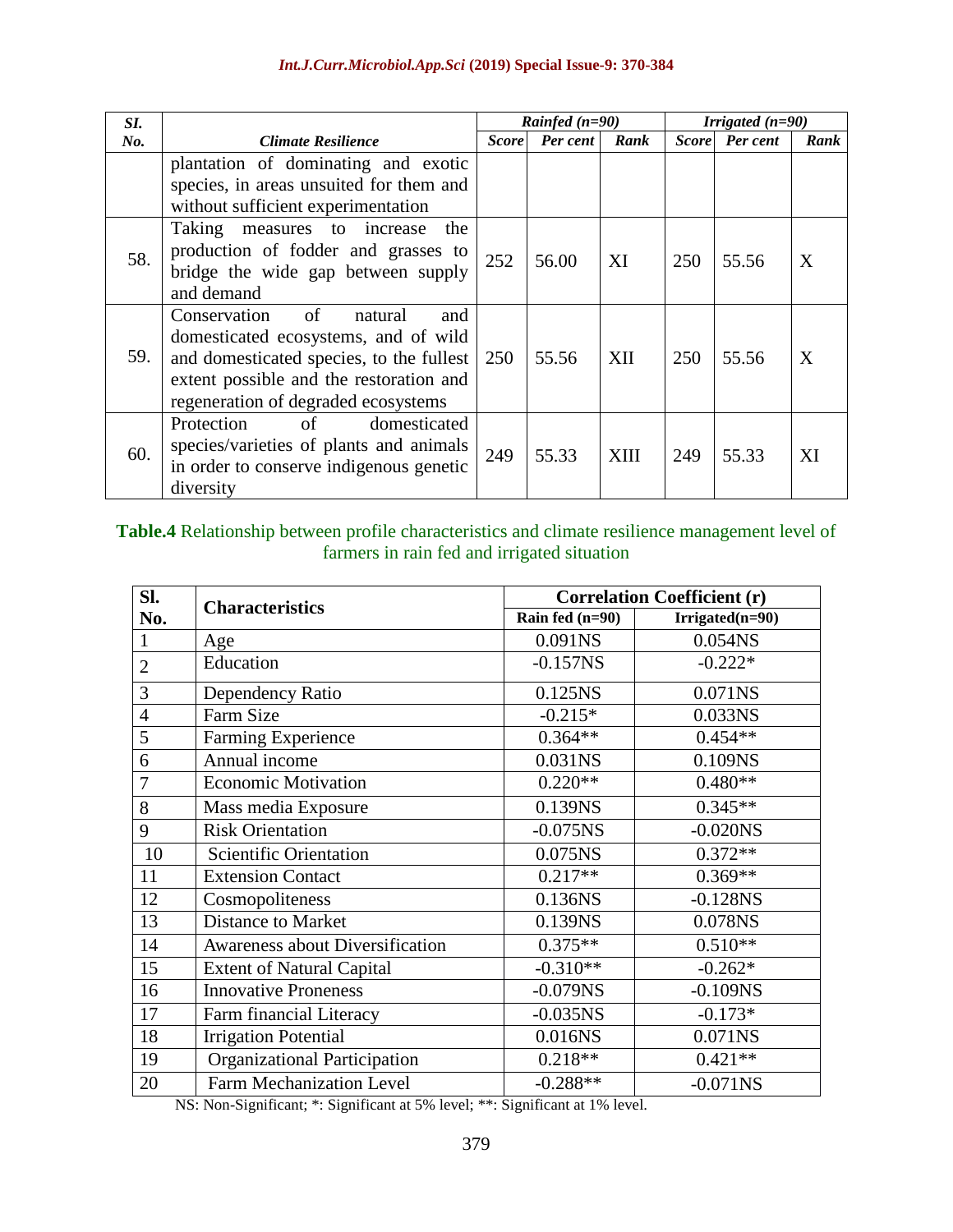| <b>Table.5</b> Contribution of profile characteristics to the climate resilience management level of |
|------------------------------------------------------------------------------------------------------|
| farmers in rain fed and irrigated situation                                                          |

| S.I              |                                                                                                         | Rain fed situation(n=90)<br><b>Climate resilience practices</b> |                |          |                | Irrigated situation(n=90) |                                     |       |                |                         |       |          |
|------------------|---------------------------------------------------------------------------------------------------------|-----------------------------------------------------------------|----------------|----------|----------------|---------------------------|-------------------------------------|-------|----------------|-------------------------|-------|----------|
| N <sub>0</sub> . | <b>Characteristics</b>                                                                                  |                                                                 |                |          |                |                           | <b>Climate resilience practices</b> |       |                |                         |       |          |
|                  |                                                                                                         | $\mathbf{1}$                                                    | $\overline{2}$ | 8        | $\overline{7}$ | 6                         | $\mathbf{1}$                        | 8     | $\overline{7}$ | $\overline{2}$          | 6     | 5        |
| 1.               | Age                                                                                                     | 0.350                                                           |                | $-0.728$ |                |                           | 0.511                               |       |                | 0.476                   |       |          |
| $\overline{2}$ . | Education                                                                                               |                                                                 | 0.729          |          |                |                           | $-0.483$                            | 0.534 | 0.343          |                         |       |          |
| 3.               | Dependency Ratio                                                                                        | 0.313                                                           | $-0.429$       |          |                | 0.458                     |                                     |       | 0.689          |                         |       |          |
| 4.               | Farm Size                                                                                               |                                                                 | $-0.404$       | 0.480    |                |                           |                                     |       |                |                         | 0.767 |          |
| 5.               | Farming Experience                                                                                      | 0.849                                                           |                |          |                |                           | 0.846                               |       |                |                         |       |          |
| 6.               | Annual Income                                                                                           |                                                                 | 0.665          |          |                |                           |                                     | 0.310 |                | 0.377                   | 0.446 |          |
| 7.               | <b>Economic Motivation</b>                                                                              | 0.757                                                           |                |          |                |                           | 0.838                               |       |                |                         |       |          |
| 8.               | Mass media<br>Exposure                                                                                  | 0.789                                                           |                |          |                | $-0.353$                  | 0.774                               |       |                |                         |       |          |
| 9.               | <b>Risk Orientation</b>                                                                                 |                                                                 | 0.652          | 0.330    |                |                           |                                     |       | 0.513          | .0472                   |       |          |
| 10.              | Scientific Orientation                                                                                  | 0.714                                                           |                |          |                |                           | 0.867                               |       |                |                         |       |          |
| 11.              | <b>Extension Contact</b>                                                                                | 0.905                                                           |                |          |                |                           | 0.885                               |       |                |                         |       |          |
| 12.              | Cosmopoliteness                                                                                         |                                                                 |                |          | $-0.323$       | 0.532                     |                                     |       |                | $\blacksquare$<br>0.711 |       |          |
| 13.              | <b>Distance to Market</b>                                                                               |                                                                 | 0.445          | $-0.365$ |                | 0.314                     |                                     |       | 0.731          |                         |       | $-0.305$ |
| 14.              | Awareness about<br>Diversification                                                                      | 0.911                                                           |                |          |                |                           | 0.911                               |       |                |                         |       |          |
| 15.              | <b>Extent of Natural</b><br>Capital                                                                     |                                                                 |                | 0.531    |                |                           | $-0.321$                            | 0.696 |                |                         |       |          |
| 16.              | <b>Innovative Proneness</b>                                                                             |                                                                 |                |          | 0.582          | $-0.301$                  |                                     |       |                |                         |       | 0.791    |
| 17.              | Farm Financial<br>Literacy                                                                              |                                                                 |                |          | 0.596          |                           | $-0.421$                            | 0.368 |                |                         |       |          |
| 18.              | <b>Irrigation Potential</b>                                                                             |                                                                 |                |          | 0.419          |                           |                                     | 0.370 |                |                         |       |          |
| 19.              | Organizational<br>Participation                                                                         | 0.844                                                           |                |          |                |                           | 0.861                               |       |                |                         |       |          |
| 20.              | <b>Farm Mechanization</b><br>Level                                                                      |                                                                 |                | 0.416    | $-0.572$       |                           |                                     | 0.808 |                |                         |       |          |
| 21               | <b>Climate Resilience</b><br>management Level                                                           |                                                                 | 0.385          |          |                |                           |                                     |       |                | 0.484                   |       | 0.591    |
|                  | Extraction Method: Principal Component Analysis.<br>Rotation Method: Varimax with Kaiser Normalization. |                                                                 |                |          |                |                           |                                     |       |                |                         |       |          |

In rain fed situation half of the farmers had low level of climate resilience management followed by high and medium level of climate resilience management level. climate resilience management level. Whereas in irrigated situation farmers

belonged to low level followed by high and medium level of climate resilience management. The chi-square test and F-test values were significant indicating a highly significant variation in the climate resilience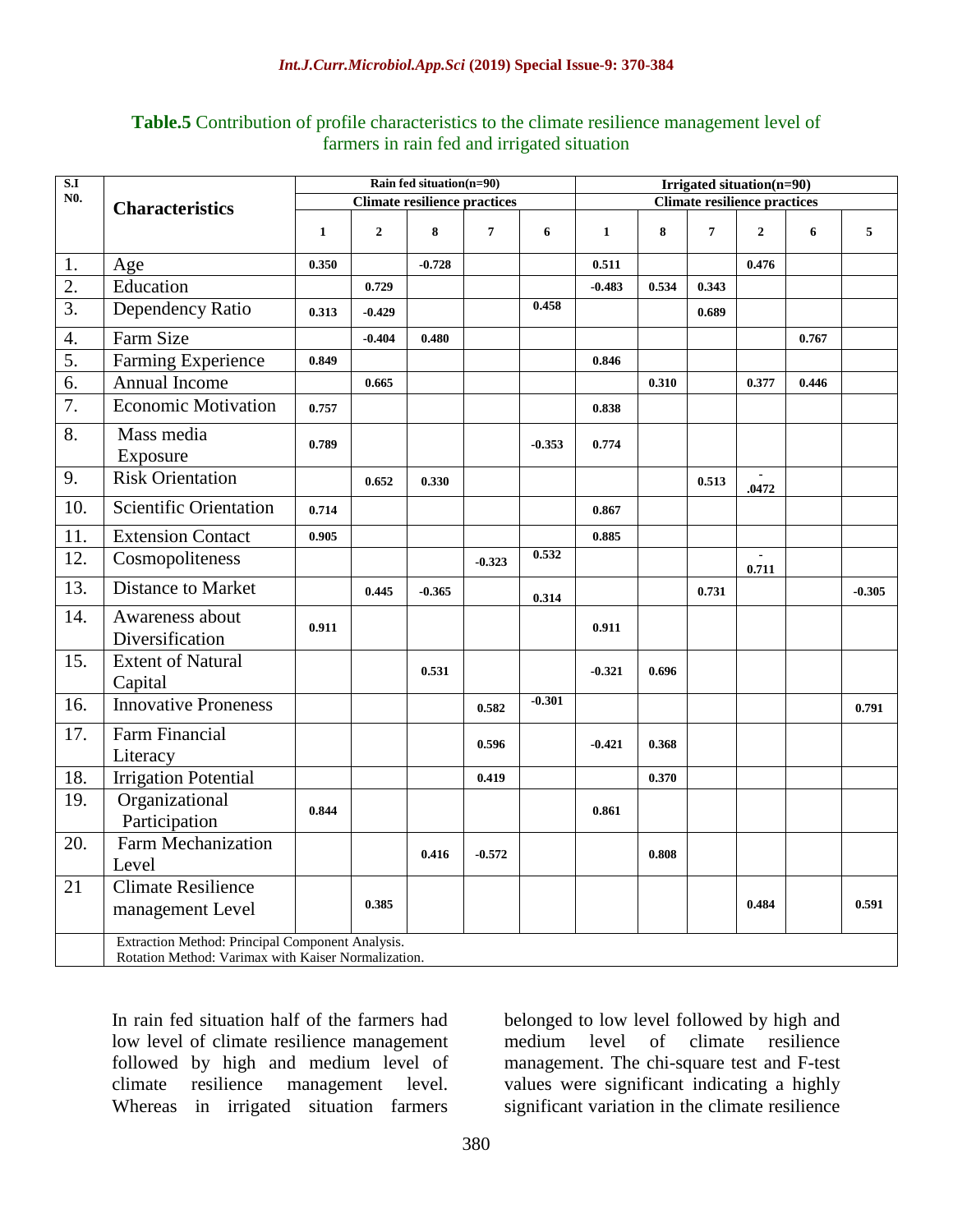management level among the farmers in different agricultural situations viz., rain fed and irrigated. The possible reasons may be that it is relatively a new concept to many farmers and still it is in the stage of acceptance by the farmers and hence they might have felt it is a complex practice. Thus, it could be inferred that management practices involving low/no cost were accepted by majority of the respondents. Whereas, the management involving complex knowledge, skill, high cost and inadequate availability of input were found to be accepted by relatively lesser proportion of the farmers. The above trend of results gets the support of Shankara (2010) reported that majority of farmers (43.33%) had low adoption followed by (33.34%) per cent had medium and high (23.33%) adoption level of climate related activities because of lack awareness regarding adoption strategies. Manjunath (2018) reported that the Tail end area farmers had medium-high adoption level as compared to the Head reach farmers who had low-medium adoption level which may be due to the situational factor like acute water shortage and Tail end farmers had more extension contact with the subject matter specialists (SMS's) of Krishi Vignan Kendra (KVK) and they were participated in extension educational activities like demonstrations, group meetings, field days etc., to a greater extent. Further, the farmers in head reach area had obtained a relatively lesser mean score, while the farmers in Tail end area had a higher mean score with respect to adoption scores. The t-value showed significant difference between adoption level of Head reach and Tail end farmers at 5 per cent level of probability. Similarly Balakrishnan and Vasanthakumar (2010) revealed that more than half of respondents had medium level of knowledge followed by high level of knowledge and low knowledge level about SRI technology. Also, Thiyagarajan (2011) revealed that

and high level of knowledge on SRI cultivation. Further, Jasna (2015) reported that in Karnataka and Jharkhand NICRA farmers had a higher resilient index score than the non- NICRA farmers. In natural resource degradation management

majority of the respondents had medium level of knowledge followed by low level

level of farmers in rain fed and irrigated situations in both rain fed and irrigated situation the management practice efficient use of inputs including agro-chemicals with minimal degradation of environment ranked first, non-adoption of soil-conservation management practices leads to desertification of the agricultural land ranked second and Inorganic fertilizers, insecticides and other chemicals used in non-organic farming cause long term harmful effects to the environment ranked third. In agricultural resource/nonagricultural resource management level of farmers in rain fed and irrigated situations. In both rain fed and irrigated situation the management practice measures for increasing the efficiency of water-use, water conservation and recycling ranked first, improvement of infra-structural facilities such as water supply, sewerage, solid waste disposal, energy recovery systems ranked second and encouraging efficient utilization of forest produces ranked third. The in environmental protection level of farmers in rain fed and irrigated situation in both rain fed and irrigated situation the management practice raising of green belts with pollution tolerant species ranked first and climate resilience reduces environmental degradation ranked second. Further, in rain fed situation the management practice increasing temperature and variation in rain fall are the main indicators of environmental change and modify the cropping pattern ranked third and in irrigated situation management practice environmental factors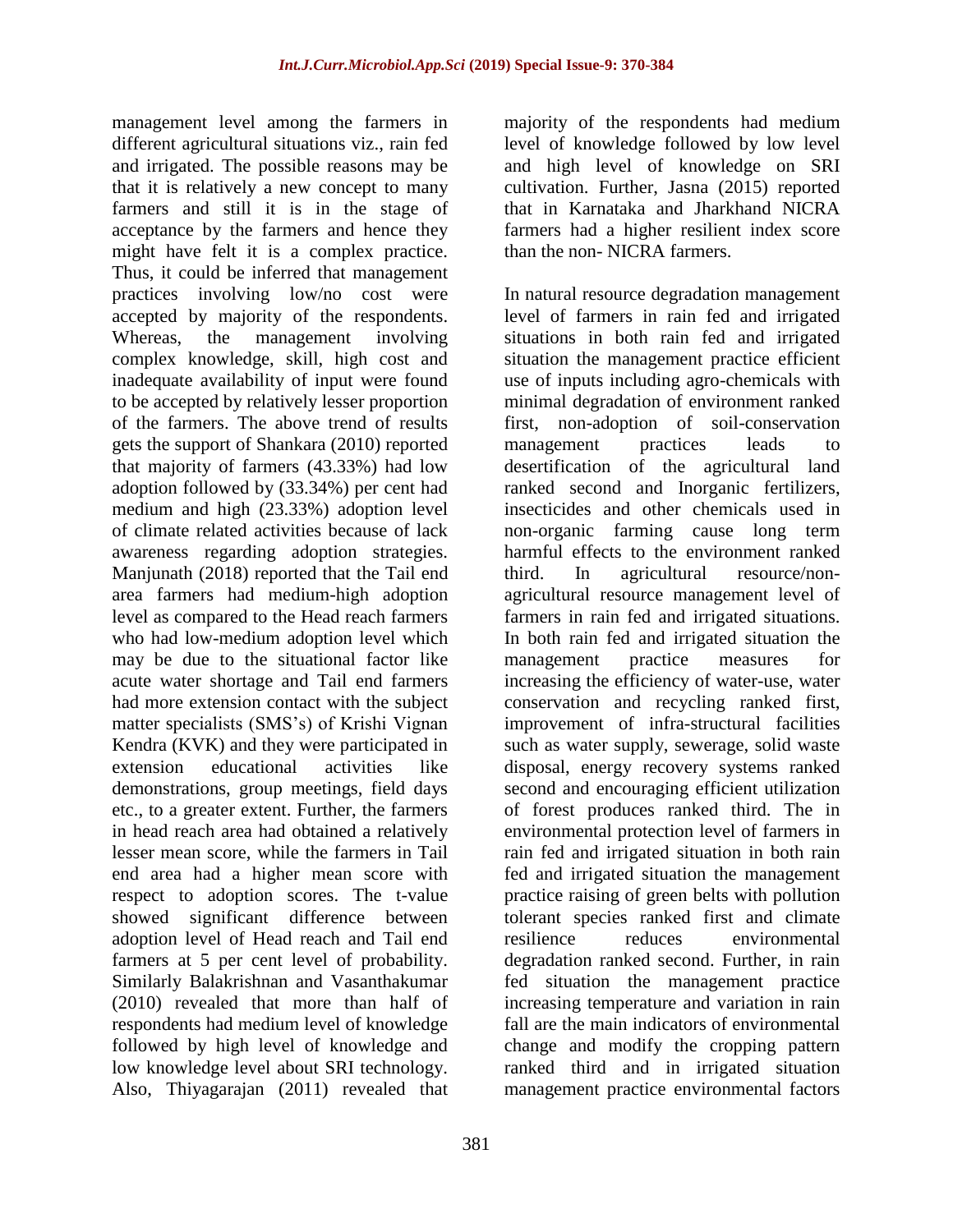play an important role in climate change ranked third. The ecological security management level of farmers in rain fed and irrigated situation in both rain fed and irrigated situation the management practice encouraging private individuals and institutions to regenerate and develop their wastelands ranked first, conservation of micro-fauna and micro-flora which help in reclamation of wastelands and revival of biological potential of the land ranked second and Bringing together the representatives of village institutions, civil society groups, academics and government functionaries on a common platform, so as to achieve better stewardship of the area ranked third. The above trend of results may be due to the fact that natural resource degradation management play an important role in climate resilience management because it focus on how to manage the land, water and soil more ever it deals with managing the way in which people and natural resource interact. It brings together land use planning, water management, soil conservation and future sustainability of agriculture. Where as in Agricultural resource / non agricultural resource management deals with increasing the efficiency of water-use, water conservation and recycling because scarcity of water is major problem found in research area more ever it decide the cropping pattern and its major agriculture resource for effective management. Proper management of various agricultural management practices reduce environmental degradation and also need modify the cropping pattern in management aspects and required group effort by create environmental consciousness through education and mass awareness programmes are for effective environmental management and ecological security management through encouraging private individuals and institutions to regenerate and develop their wastelands to avoid become barren lands

and maintain soil conservation and indirectly reduce impact of climate change. And play crucial role in management aspect ecological security management. The results of present study were in consonance with the studies of Ofuokus (2011) reported that the farmers have adapted the climate change practices like planting trees, applying soil conservation, changing planting dates cooling livestock pens with fans, using heat tolerant species, irrigation and using different crop varieties. Sofoluwe *et al*., (2011) observed that majority of the respondents employed late planting, planting trees, irrigation and soil conservation in Osun state, Nigeria. Mahentesh (2015) stated that agriculture resource/ non agriculture resource management felt more important place because its farm level management its helps mobilization and proper utilization of farm level resources in climate resilience management followed by environmental security management, natural resource degradation management and ecological security management. Vinay and Umesh (2015) observed that the farmers have adapted several coping mechanisms in crop production and soil and water conservation practices in response to changes in climatic parameters. Majority of farmers have changed from growing of long duration varieties to short duration varieties. Similarly, a sizable proportion of farmers have changed their cropping pattern that instead of growing ragi alone, they shifted to red gram, vegetable and grapes. Farmers have also changed the spacing, quantity of seeds used, fertilizer application and frequency of irrigation.

In rain fed situation the profile characteristics like awareness about diversification, farming experience, extent of natural capital, farm mechanization level, economic motivation, organizational participation, and extension contact, were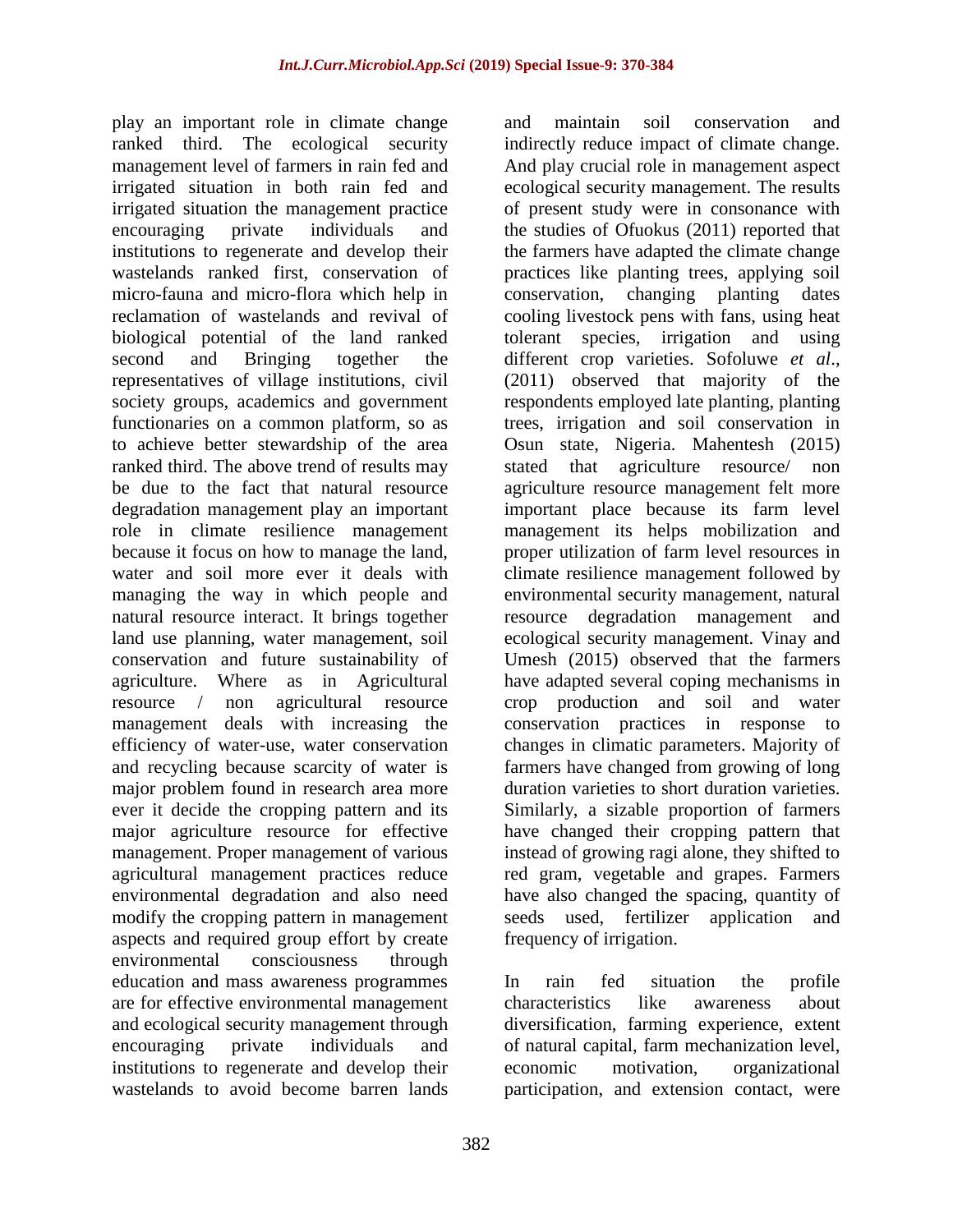found to have significant relationship with climate resilience management at one per cent level. Whereas, in irrigated situation, profile characteristics such as awareness about diversification, economic motivation, farming experience, organizational participation, scientific orientation, extension contact and mass media exposure were found to have significant relationship with climate resilience management at one per cent level. The significant association between the personal characteristics viz., farming experience, economic motivation, extension contact, awareness about diversification and organization participation with climate resilience management of farmers may be due the fact that there will be increased knowledge, skill as the experience in farming increases. Economic motivation increases respondents attached greater importance to profit maximization. Extension contact would help the farmers to expose them to farm technologies promoted by the extension workers. Frequent contact with the extension workers has motivated farmers to participate in agriculture and allied activities. Further, organizational participation of respondents in political issues and organizations helps the farmers to participate more in educational activities on climate resilience management. The results are in line with the studies of Shankara (2010) reported the relationship of independent variables with perception of climate change, revealed that, out of fifteen variables viz., age, education, family size, farming experience, income, land holding, innovative proneness and extension agency contact had a positive significant relationship with the farmers perception on climate change. Lalitha (2016) observed that, there was a positive and significant relationship between education, annual income, cropping intensity, irrigation potential, risk orientation, scientific orientation and perception of farmers on

climate change with agro bio-diversity level at five per cent level. Nithish (2017) indicated that environmental activities participation had a highly significant association with the standard of living of beneficiaries at one per cent level in Green army members. Prabhu (2017) revealed that chi-square test had highly significant association between profile characteristics and management level at one per cent level.

In conclusion, the level of climate resilience management in different situations *viz.,* rain fed and irrigated had low management since it is relatively a new concept to many farmers and still in the stage of acceptance by the farmers and hence they might have felt it was a complex management. This implies that the farmers need to be educated regarding impact and advantages of climate resilience management for their acceptance**.**  The personal characteristics economic motivation, mass media exposure, and distance to market, innovative proneness, irrigational potential, education, risk orientation and extent of natural capital were the most influencing characteristics of climate resilience management among farmers. This calls for the government to promote integrated farming system with better management of climate resilience practices. Further, there is a need for specialized training programmes in order to increase the awareness regarding climate resilience management and motivate them to excel in their life endeavours. In addition, the personal characteristics awareness about diversification, farming experience organizational participation, extent of natural capital, extension contact, mass media exposure education, scientific orientation and farm mechanization level, were the prime factors of climate resilience management. Therefore, the government, developmental departments such as department of agriculture / horticulture/